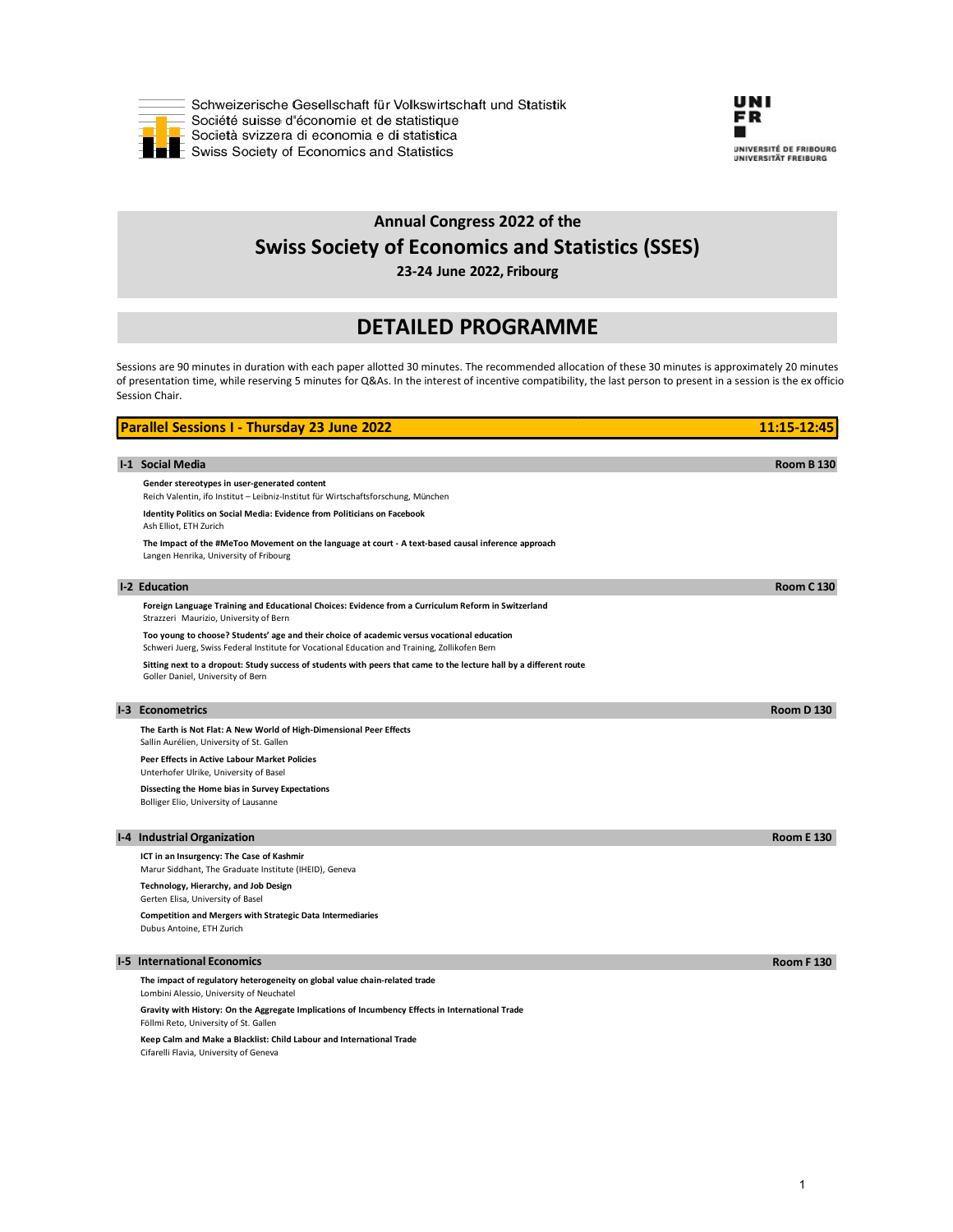## Parallel Sessions I - Thursday 23 June 2022 11:15-12:45 I-6 Finance Room C 230 Fiscal Limits and the Pricing of Eurobonds Pallara Kevin, University of Lausanne The impact of Covid-19 and other crises on the responses of Swiss bond yields and stock prices to ECB policy surprises Nitschka Thomas, Swiss National Bank Volatility, trading halts, and the cost of capital Zhao Ziwei, University of Lausanne and Swiss Finance Institute **I-7 Public Economics** Room D 230 Till Taxes Keep Us Apart? The Impact of the Marriage Tax on the Marriage Rate Myohl Nadia, University of St. Gallen Top Income Shares in Switzerland under the Influence of Marriage Rates and Missing Values Ghisletta Andrea, University of Basel Commuting Decisions in Fiscally Decentralized Economies Zuchuat Jeremy, University of Lausanne I-8 Pensions Room E 230 Experimental Research on Retirement Decision-Making: a Survey with Replications Bachmann Kremena, Zurich University of Applied Sciences (ZHAW) Fair Pension Policies with Occupation-Specific Aging Schünemann Johannes, University of Fribourg Exploring redistributive elements of the Swiss Pension system: An unconditional quantile treatment analysis Kirn Tanja, University of Liechtenstein Parallel Sessions II - Thursday 23 June 2022 15:15-16:45 **II-1 Political Economy** Room B 130 Measuring Closeness in Proportional Representation Systems Lüchinger Simon, University of Lucerne Electing Educated Leaders during Democratization: Evidence from Indonesia Pelzl Paul, NHH Norwegian School of Economics Compromise Against Extremism: Strategic Responsiveness of Legislators to Challengers in the U.S. House Schönenberger Felix, USI Lugano Ageing, education and skill-dependent labour supply elasticities Davoine Thomas, EHL Lausanne A Touch of Violence - Welfare Outcomes under Bride Exchange and Child Brides Kamran Maria, The Graduate Institute (IHEID), Geneva Marrying Young: The Surprising Effect of Education Bahure Vikram, University of Geneva What is the Cost of Waiting for the Next Train? Evidence from a Field Experiment on Swiss Long-distance Trains **II-2 Population Economics** Room C 130 **II-3 Swiss Economy** Room D 130

Thommen Christoph, ZHAW, Winterthur Institute of Health Economics

Price Setting Before and During the Pandemic: Evidence from Swiss Consumer Prices Seiler Pascal, KOF Swiss Economic Institute

Gender Effects of the Covid-19 Pandemic in the Swiss Labor Market Wu Yu, EPF Lausanne

#### **II-4 Spatial Economics** Room E 130

Spatial frictions in consumption and retail competition

Kluser Frédéric, University of Bern

The local effects of relaxing land use regulation on housing supply and rents Büchler Simon Camilo, Massachusetts Institute of Technology (MIT)

Taxation with a Grain of Salt: The Long-Term Effect of Taxation on Local Development Loumeau Gabriel, ETH Zurich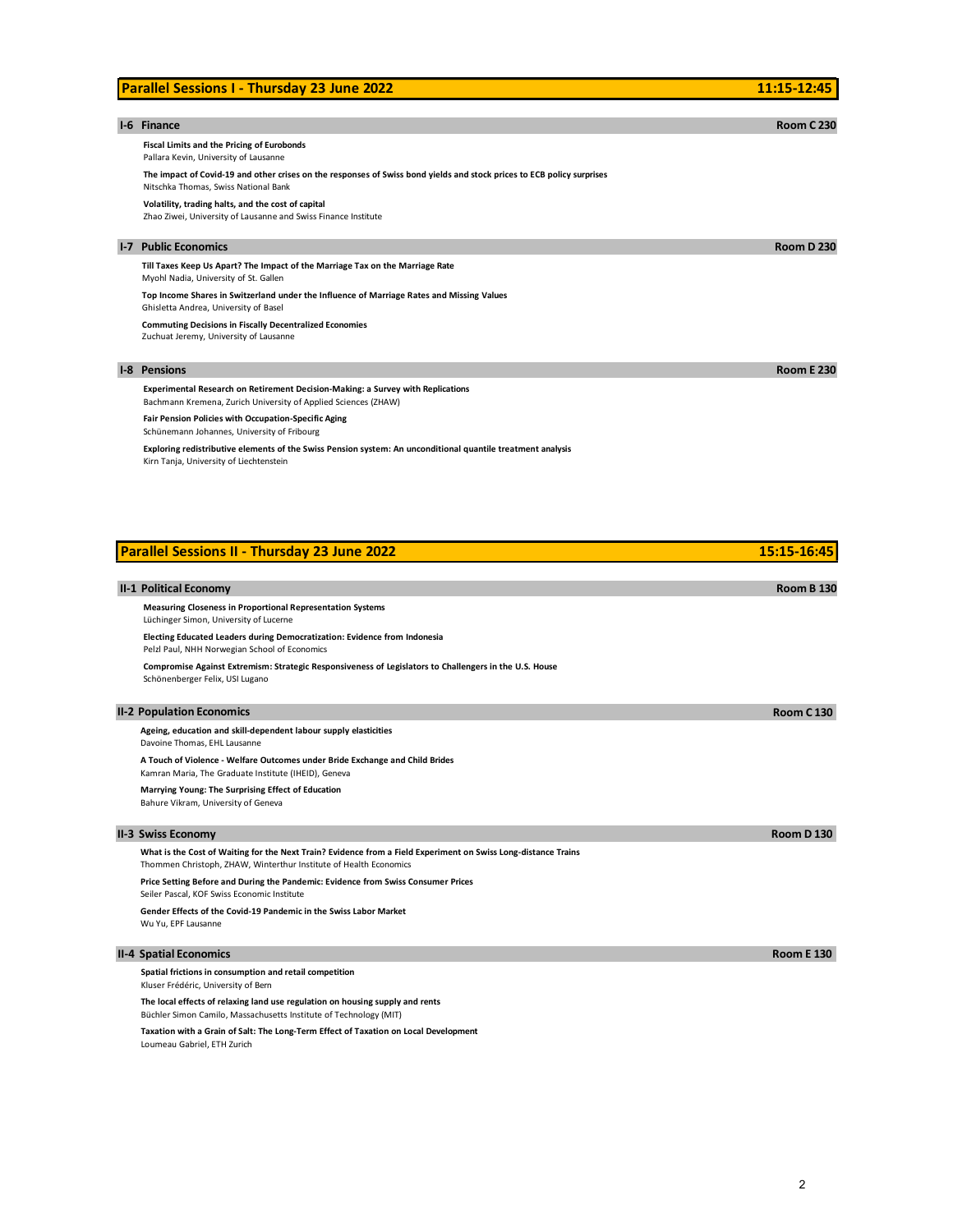| <b>II-5 Labour Economics</b>                                                                                                                                                                              | <b>Room F130</b>  |
|-----------------------------------------------------------------------------------------------------------------------------------------------------------------------------------------------------------|-------------------|
| Reduced retirement age - an effective reform to calm public unrest?<br>Laub Natalie, Institut für Angewandte Wirtschaftsforschung, Universität Tübingen                                                   |                   |
| The Effects of Minimum Working Hours: Theory and Evidence<br>Carry Pauline, CREST (ENSAE - Ecole Polytechnique)                                                                                           |                   |
| <b>Exogenous Wage Cuts and Family Labour Supply</b><br>Wunsch Conny, University of Basel                                                                                                                  |                   |
| <b>II-6 Financial Markets</b>                                                                                                                                                                             | <b>Room C 230</b> |
| Choice under Fundamental Uncertainty: The Case of Aggregate Consumption<br>Flak Albert, University of St. Gallen                                                                                          |                   |
| <b>StockTwits Classified Sentiment and Stock Returns</b><br>Divernois Marc-Aurèle, EPF Lausanne                                                                                                           |                   |
| Uncertainty Strengthens the Effects of Sentiment in the Stock Market<br>Garbely Anja, University of Lucerne                                                                                               |                   |
| II-7 Experiments                                                                                                                                                                                          | <b>Room D 230</b> |
| Beware of side effects? Spillover evidence from a hot water intervention<br>Mayr Harald, University of Zurich                                                                                             |                   |
| Do Investor Protection Laws Benefit Investors? Evidence from a Natural Experiment on Cross-listed Firms<br>Lin Wei, University of St. Gallen                                                              |                   |
| To Commit or Not to Commit: Experimental Evidence on Dynamic Price Discrimination<br>Koch Roberta Maria, University of St. Gallen                                                                         |                   |
| II-8 Information                                                                                                                                                                                          | <b>Room E 230</b> |
| 4 Things Nobody Tells You About Online News<br>Liporace Melika, Bocconi University, Milano                                                                                                                |                   |
| Working from home is here to stay, but how does it affect apprentices' learning process? Evidence from Switzerland during the COVID19 pandemic<br>Morlet Guillaume, ETH Zurich                            |                   |
| <b>News Media Bargaining Codes</b>                                                                                                                                                                        |                   |
|                                                                                                                                                                                                           |                   |
| Parallel Sessions III - Thursday 23 June 2022                                                                                                                                                             | 17:00-18:30       |
|                                                                                                                                                                                                           |                   |
| <b>III-1 Public Economics</b><br>Unemployment Insurance with Response Heterogeneity                                                                                                                       | <b>Room B 130</b> |
| Zabrodina Véra, University of Basel<br>Welfare, Redistributive and Revenue Effects of Policies Promoting Fuel Efficient and Electric Vehicles                                                             |                   |
| Radulescu Doina, University of Berne<br>Welfare Consequences of Fiscal Consolidation Plans: The Role of In-kind benefits                                                                                  |                   |
| Sánchez Gil' Paula, University of Lucerne                                                                                                                                                                 |                   |
| <b>III-2 Behavioral Economics</b>                                                                                                                                                                         | <b>Room C130</b>  |
| Biased beliefs and trust in government: Evidence from the United States<br>Zihlmann Christian, University of Fribourg                                                                                     |                   |
| Does online backlash stifle free speech?<br>Samahita Margaret, University College Dublin                                                                                                                  |                   |
| The Medical and Financial Threat of COVID-19 Deteriorates Efficiency Considerations, Boosts Altruism, but Keeps Time Preferences<br>Constant Kienle Ann-Katrin, University of Applied Sciences of Grisons |                   |
| III-3 Industrial Organization                                                                                                                                                                             | <b>Room D 130</b> |
| Research Joint Ventures: The Role of Financial Constraints<br>Schmutzler Armin, University of Zurich                                                                                                      |                   |
| <b>Imperfect Competition with Costly Disposal</b><br>Lenhard Severin, University of Bern                                                                                                                  |                   |
| <b>Base Goods as Reference Points</b><br>Brunner Philipp, University of Bern                                                                                                                              |                   |

Parallel Sessions II - Thursday 23 June 2022 15:15:15 16:45

Advertising and Content Differentiation: Evidence from YouTube Kerkhof Anna, LMU Munich & ifo Institute

The Economics of Content Moderation: Theory and Experimental Evidence from Hate Speech on Twitter Jimenez Duran Rafael, Universtiy of Chicago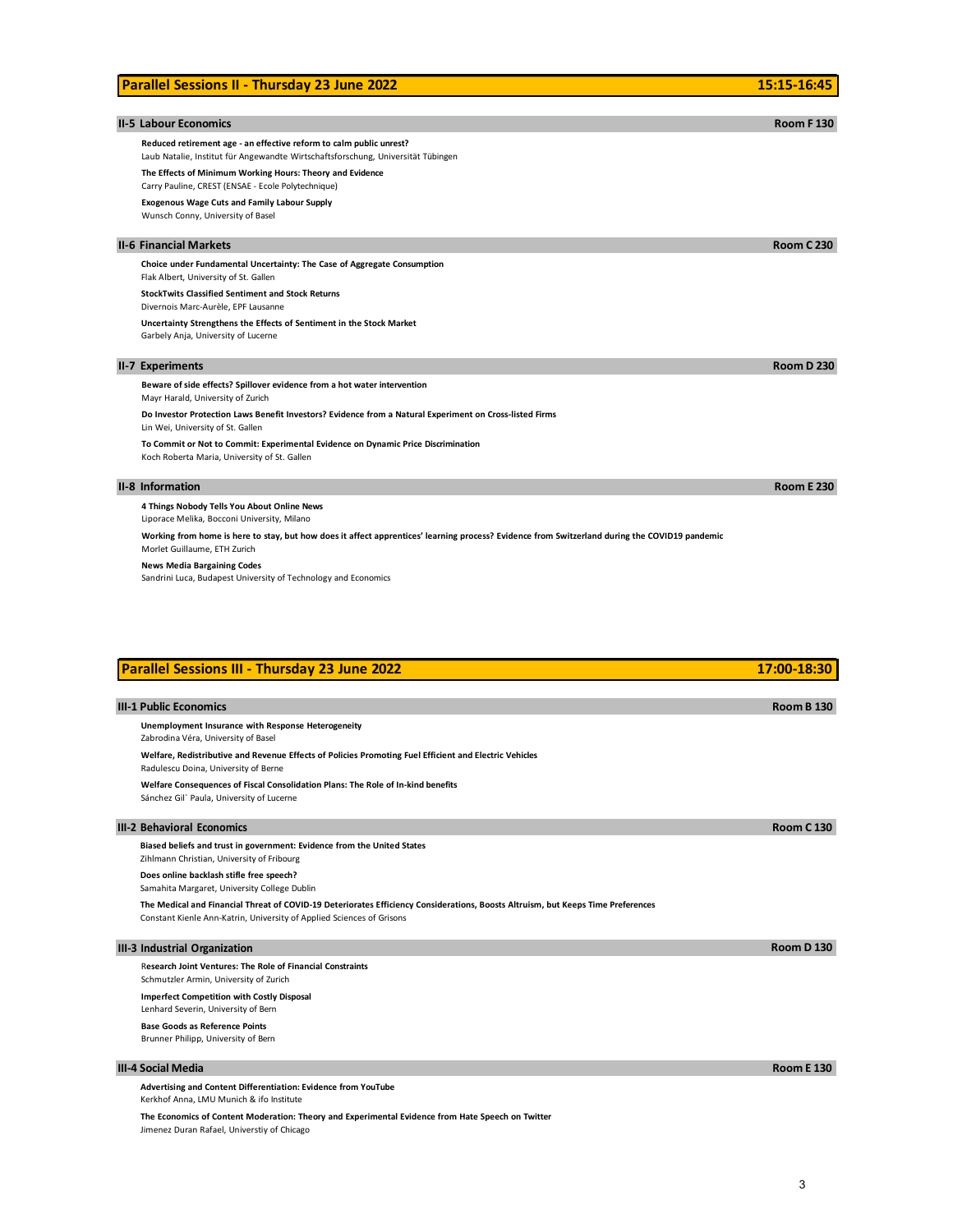| <b>Parallel Sessions III - Thursday 23 June 2022</b>                                                                                                                                      | 17:00-18:30       |
|-------------------------------------------------------------------------------------------------------------------------------------------------------------------------------------------|-------------------|
| <b>III-5 Macroeconomics</b>                                                                                                                                                               | <b>Room F130</b>  |
| What Drives Long-Term Interest Rates? Evidence from the Entire Swiss Franc History 1852-2020<br>Tille Cédric, Graduate Institute of International and Development Studies (IHEID), Geneva |                   |
| Risk Taking Under Low Interest Rates: Evidence from an International Sample of Pension Funds<br>Konradt Maximilian, Graduate Institute Geneva                                             |                   |
| Monetary Policy Financial Transmission and Treasury Liquidity Premia<br>Phillot Maxime, University of Lausanne                                                                            |                   |
| <b>III-6 Econometrics</b>                                                                                                                                                                 | <b>Room C 230</b> |
| Meta-Learners for Estimation of Causal Effects: Finite Sample Cross-Fit Performance<br>Okasa Gabriel, EPF Lausanne                                                                        |                   |
| Identification and Estimation of Dynamic Heterogeneous Unbalanced Panel Data Models with Clustering<br>Avila Marquez Monika, University of Geneva                                         |                   |
| Methods for Retrieving Grouped Local Average Treatment Effects With an Application to the Effect of Imprisonment on Recidivism<br>Apfel Nicolas, University of Regensburg                 |                   |
| III-7 Environmental Economics: Field Experiments                                                                                                                                          | <b>Room D 230</b> |
| <b>Pigovian Transport Pricing in Practice</b><br>Hintermann Beat, University of Basel                                                                                                     |                   |
| The Hidden Benefits of Corporate SocialResponsibility<br>Kistler Deborah, ETH Zurich                                                                                                      |                   |
| How Choice Complexity in Liberalized Markets Hurts the Demand for Green Electricity<br>Grieder Manuel, UniDistance Suisse                                                                 |                   |
| <b>III-8 Banking and Finance</b>                                                                                                                                                          | <b>Room E 230</b> |
| Payment data-driven bank stress nearcasting<br>Nellen Thomas, Swiss National Bank                                                                                                         |                   |
| Big bad banks after all? Financial deregulation and regional divergence<br>Beck Anne, University of Zurich                                                                                |                   |
| Measuring Financial Investor Presence Through TermStructure Deflection<br>Adams Zeno, University of St.Gallen                                                                             |                   |
|                                                                                                                                                                                           |                   |
|                                                                                                                                                                                           |                   |
|                                                                                                                                                                                           |                   |
| Parallel Sessions IV - Friday 24 June 2022                                                                                                                                                | 08:30-10:00       |
| IV-1 Experimental Economics: Preferences                                                                                                                                                  | <b>Room B 130</b> |
| Cooperative Protection Against Stochastic Losses: Experimental Evidence on Behavioral Dynamics<br>Nicklisch Andreas, University of Applied Sciences of the Grisons                        |                   |
| Intrinsic preferences for autonomy<br>Freundt Jana, University of Fribourg                                                                                                                |                   |
| Is there really nothing to see here? On gender differences in preferences<br>Thöni Christian, Centre de droit public, Universtiy of Lausanne                                              |                   |
|                                                                                                                                                                                           |                   |
| <b>IV-2 Industrial Organization</b>                                                                                                                                                       | <b>Room C130</b>  |
| <b>Business Models for the Circular Economy</b><br>Buehler Stefan, University of St. Gallen                                                                                               |                   |
| Optimal Contest Design: A General Approach<br>Letina Igor, University of Bern                                                                                                             |                   |
| <b>Online Reputation and Debt Capacity</b><br>Weisskopf Jean-Philippe, EHL Hospitality Business School, Lausanne                                                                          |                   |
| <b>IV-3 Political Economy</b>                                                                                                                                                             | <b>Room D 130</b> |
| Ethnofederalism and ethnic voting<br>Hodler Roland, Universität St. Gallen                                                                                                                |                   |
| How institutions shape politics - Fresh insights from Swiss municipalities<br>Schafer Patricia, University of Fribourg                                                                    |                   |
| Television Markets, Electoral Competition, and Political Accountability<br>Stutzer Alois, University of Basel                                                                             |                   |
|                                                                                                                                                                                           |                   |
|                                                                                                                                                                                           |                   |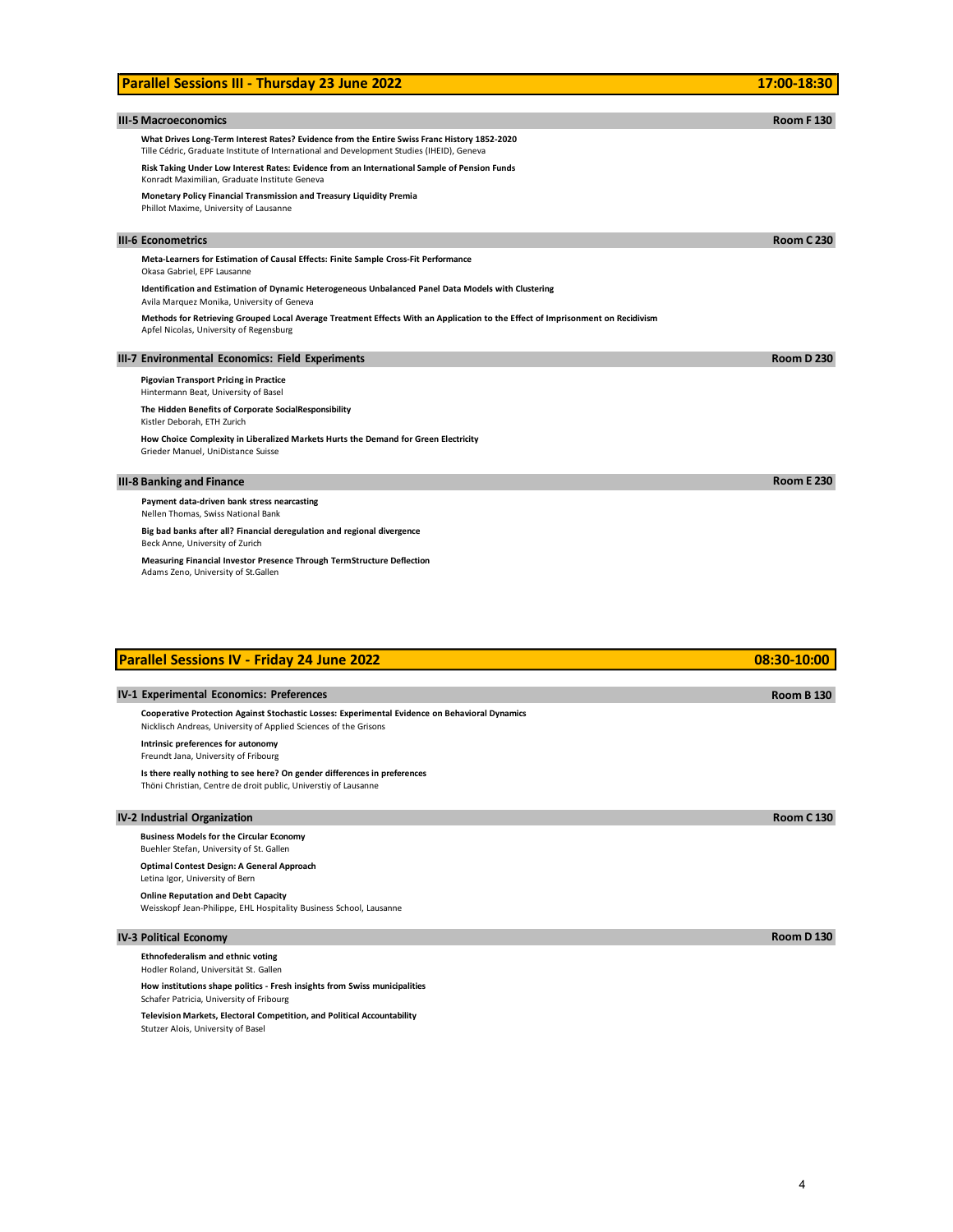| <b>Parallel Sessions IV - Friday 24 June 2022</b>                                                                                                                      | 08:30-10:00       |
|------------------------------------------------------------------------------------------------------------------------------------------------------------------------|-------------------|
| <b>IV-4 Banking</b>                                                                                                                                                    | <b>Room E 130</b> |
| Asset managers, market liquidity and bank regulation<br>Tarashev Nikola, BIS, Basel                                                                                    |                   |
| Is Flood Risk Priced in Bank Returns?<br>Schubert Valentin, Stockholm School of Economics                                                                              |                   |
| <b>Systemic Bank Runs and Solvency Crises</b><br>Altermatt Lukas, University of Essex                                                                                  |                   |
| <b>IV-5 Migration: Refugees</b>                                                                                                                                        | <b>Room F130</b>  |
| Labor Market Integration, Local Conditions and Inequalities: Evidence from Refugees in Switzerland<br>Pannatier Pia, University of Geneva                              |                   |
| Belonging or Estrangement - the European Refugee Crisis and its Effects on Immigrant Identity<br>Prömel Christopher, John F. Kennedy Institute, Free University Berlin |                   |
| IV-6 Technology and Inequality                                                                                                                                         | <b>Room C 230</b> |
| Does Starting Up Informal Affect the Adoption of Foreign Technology in the Emerging Economies?<br>Dardir Dina, Cairo University                                        |                   |
| Demand for redistribution: the role of information about inequality of outcomes and opportunity<br>Guenther Isabel, ETH Zurich                                         |                   |
| Financial Technology and the Inequality Gap<br>Mihet Roxana, HEC Lausanne                                                                                              |                   |
| IV-7 Microeconomic Theory                                                                                                                                              | <b>Room D 230</b> |
| Towards a Resolution of the Privacy Paradox<br>Pycia Marek, University of Zurich                                                                                       |                   |
| Product Information Provided by Sellers and Platforms<br>Wasser Cédric, University of Basel                                                                            |                   |
| Consumer Privacy and Value of Consumer Data<br>Kantorovitch Ilja, EPF Lausanne                                                                                         |                   |
| <b>IV-8 Labour Economics</b>                                                                                                                                           | <b>Room E 230</b> |
| How Wages and Non-Wage Values Shape Inequality<br>Lehmann Tobias, University of Lausanne                                                                               |                   |
| Early Socialization and the Gender Wage Gap<br>Meier Armando N., University of Lausanne                                                                                |                   |
| Flexible Wages and the Costs of Job Displacement<br>Fernandez Guerrico Sofia, Université Libre de Bruxelles                                                            |                   |

| <b>Parallel Sessions V - Friday 24 June 2022</b>                                                                                                                    | 11:45-13:15       |
|---------------------------------------------------------------------------------------------------------------------------------------------------------------------|-------------------|
|                                                                                                                                                                     |                   |
| V-1 Exchange Rates and Inflation                                                                                                                                    | <b>Room B 130</b> |
| Consumer memory, inflation expectations and the interpretation of shocks<br>Züllig Gabriel, Swiss National Bank                                                     |                   |
| Intrafirm Trade and Exchange Rate Pass-Through<br>Freitag Andreas, University of Basel                                                                              |                   |
| International Co-movements of Inflation, 1851-1913<br>Stuart Rebecca, University of Neuchâtel                                                                       |                   |
| V-2 Political Economy: Communication                                                                                                                                | <b>Room C130</b>  |
| Debunking "fake news" on social media: Short- and longer-term effects of fact-checking and media literacy interventions<br>Müller Lara Marie, University of Cologne |                   |
| When Crowd's Wisdom Beats the Experts<br>Goutte Maud, Swiss Finance Institute - University of Lausanne                                                              |                   |
|                                                                                                                                                                     |                   |

Search Engines and Filter Bubbles During the 2020 US Elections Matter Ulrich, University of St. Gallen

### V-3 Empirical Economics Room D 130

Short-term Finance, Long-term Effects: Evidence from a Loan Guarantee Program in Morocco Tang Wenxia, University of Lausanne

The Unintended Consequences of Post-Disaster Policies for Spatial Sorting

Magontier Pierre, University of Bern

Homeownership, Renting and Market Failures: Evidence from Indian Slums Gupta Neha, University of St. Gallen